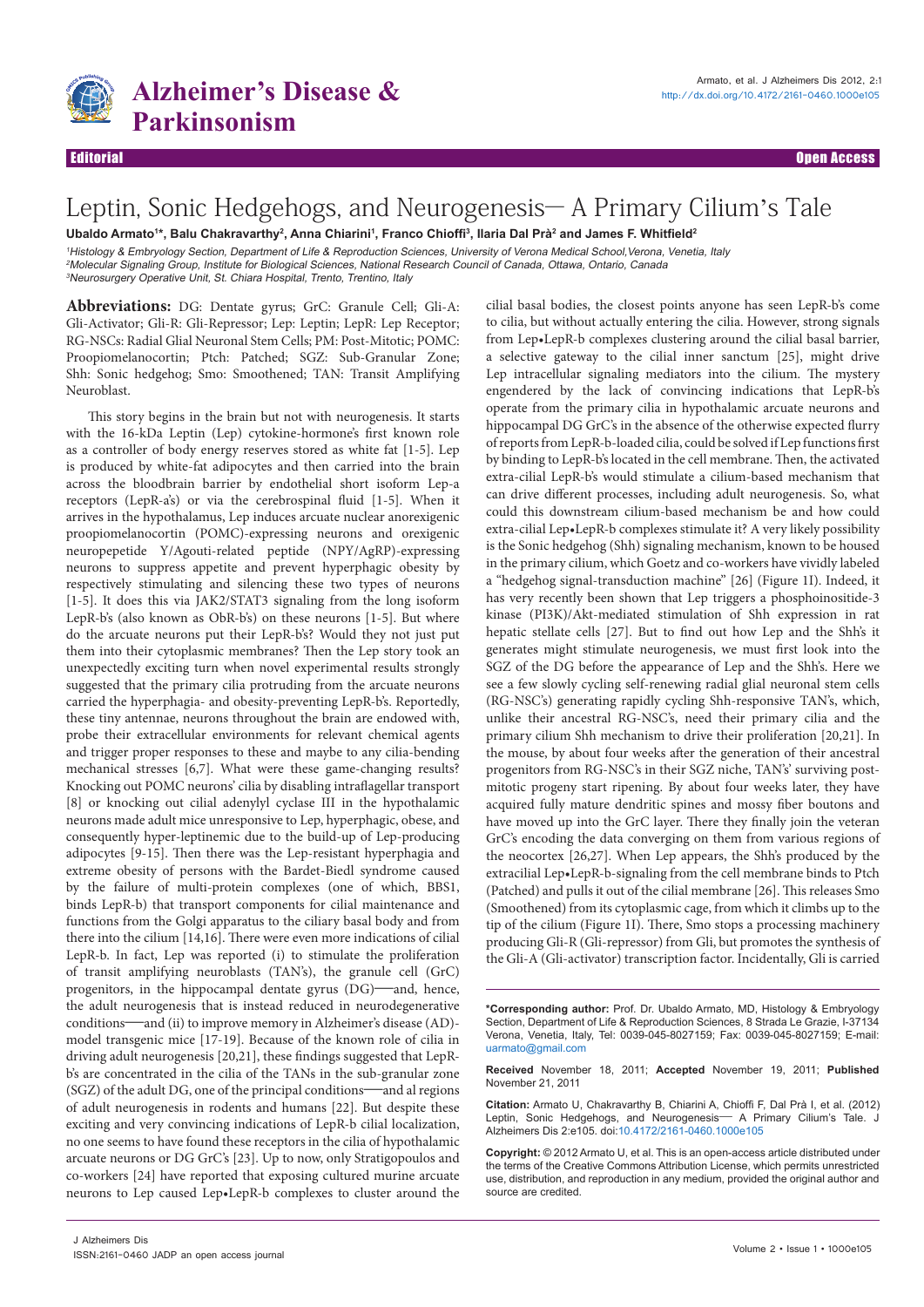# Page 2 of 3



of Ptch releases Smo's (Smoothened), which move up to the cilium's tip and enable the formation of Gli-A, the gene-activating form of Gli that is then transported down the trackway by the dynein carrier, and passes through the cilium's basal barrier. (III) Gli-A then moves to the nucleus, where it stimulates the expression of the cyclins D and E for the cyclin-dependent protein kinase engines that drive the key

stages of the pre-replicative build-up to DNA replication. Upon reaching the end of the transit amplifying part of the neuronal maturation program, the accumulated TAN's shut down their proliferative cycling machinery and become post-mitotic (PM) Newborns, which progressively mature and, if lucky enough to survive, become fully Mature GrC's that enter the GrC layer of the SVZ and join the veteran GrC's that process the data converging on the DG from the various regions of the neocortex.

by the kinesin-II transporter along the cilium's microtubular axonemal trackway to the cilial tip (Figure 1II). Now, the Lep-triggered Gli-A is carried by the dynein transporter down to the cilial basal body gateway through which it is released and reaches the nucleus to activate many target genes, among which are those for the G1 cyclins (cyclins D1, D2, E) that drive the build-up to the initiation of DNA replication and TAN's proliferation [19,26,30] (Figure 1III). Therefore, it seems that the neurogenesis-stimulating Lep might be a potential daily administrable arrestor of the development of Alzheimer's disease if it be given early enough, perhaps in the mild cognitive impairment (MCI) stage of the ailment. Incidentally, it also appears, from Lep's ability to strongly stimulate peri-lesional neurogenesis and angiogenesis in the poststroke cerebral cortices of mice, that Lep might also be used to attenuate the extent of stroke damage in humans [31]. Indeed, Lep can be safely given to human patients. Thus, a daily subcutaneous injection of recombinant methionyl human Lep has been safely given for a decade as the replacement therapy to four genetically obese humans to replace their missing Lep and with it to reduce their obesity and improve their cognitive abilities [32]. Of course, in the case of Alzheimer's disease, Lep would have to be part of a cocktail also containing an agent that

can arrest the de novo production of the toxic, synapse-disrupting amyloid-β1-42 oligomers. However, only time and much more work will be needed to test this idea.

#### **Aknowledgement**

The authors deeply thank Dr. Raffaella Pacchiana for the artwork in Figure 1.

### **References**

- 1. [Gautron L, Elmquist JK \(2011\) Sixteen years and counting: an update on leptin](http://www.ncbi.nlm.nih.gov/pubmed/21633176)  in energy balance. J Clin Invest 121: 2087-2093.
- 2. [Levin BE, Magnan C, Dunn-Meynell Ale Foll C \(2011\) Metabolic sensing in the](http://www.ncbi.nlm.nih.gov/pubmed/21521751)  brain: who, what, where, and how? Endocrinology 152: 2552-2557.
- 3. [Li MD \(2011\) Leptin and beyond: an odyssey to the central control of body](http://www.ncbi.nlm.nih.gov/pubmed/21451778)  weight. Yale J Biol Med 84: 1-7.
- 4. [Villanueva EC, Myers MG \(2008\) Leptin receptor signaling and the regulation of](http://www.ncbi.nlm.nih.gov/pubmed/19136996)  mammalian physiology. Int J Obes (Lond) 32: S8-12.
- 5. [Wauman J, Taverner J \(2011\) Leptin receptor signaling: pathways to leptin](http://www.ncbi.nlm.nih.gov/pubmed/21622208)  resistance. Front Biosci 17: 2771-2793.
- 6. [Lee JE, Gleeson JG \(2011\) Cilia in the nervous system: linking cilia function](http://www.ncbi.nlm.nih.gov/pubmed/21386674)  and neurodevelopmental disorders. Curr Opin Neurol 24: 98-105.
- 7. [Arellano JI, Guadiana SM, Breunig JJ, Rakic P, Sarkisian MR \(2011\)](http://www.ncbi.nlm.nih.gov/pubmed/22020803)